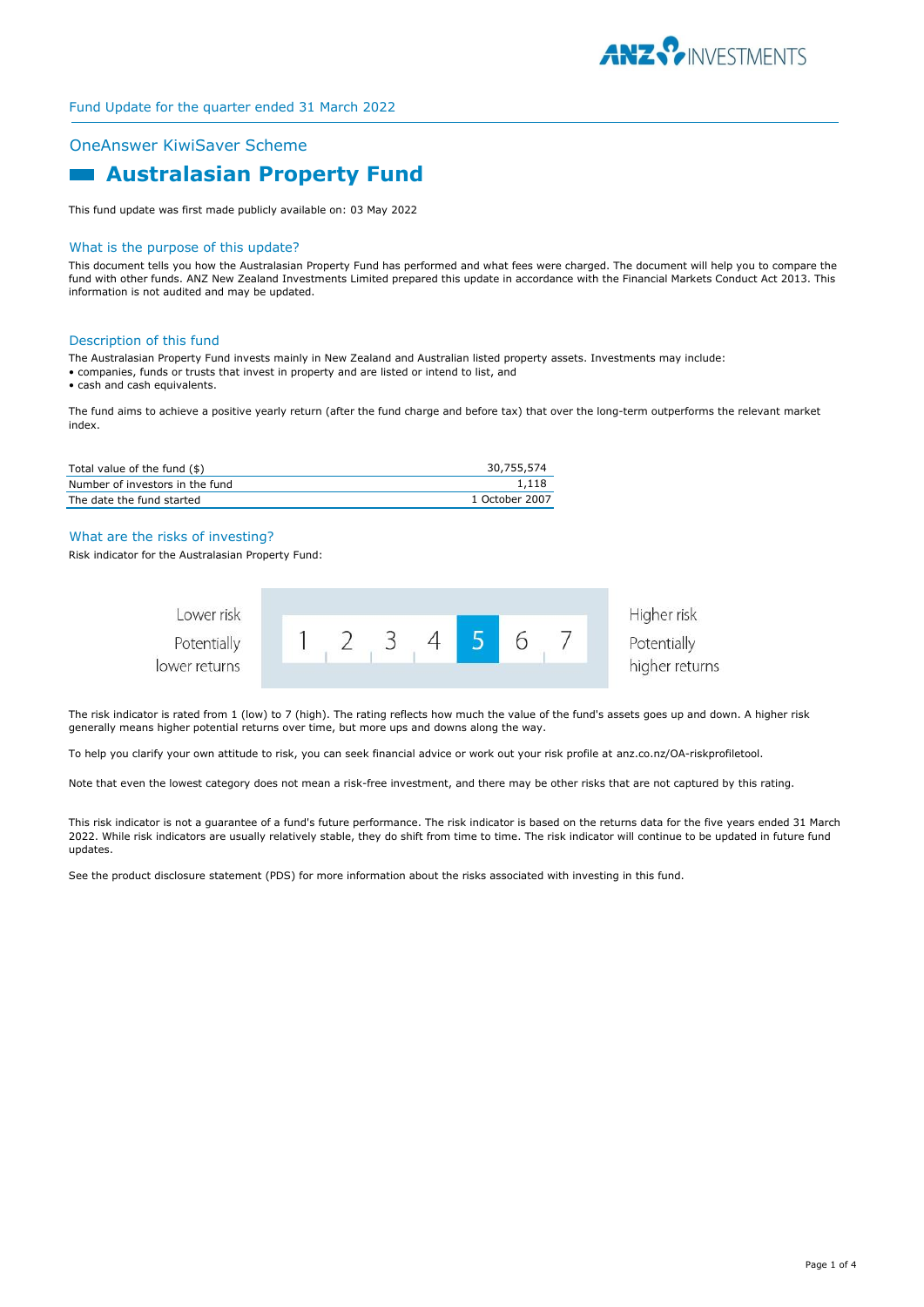# How has the fund performed?

|                                               | Average over past<br>five years | Past year |  |  |
|-----------------------------------------------|---------------------------------|-----------|--|--|
| Annual return                                 |                                 |           |  |  |
| (after deductions for charges and tax)        | $9.33\%$                        | 0.51%     |  |  |
| <b>Annual return</b>                          |                                 |           |  |  |
| (after deductions for charges but before tax) | $9.89\%$                        | 0.84%     |  |  |
| Market index annual return                    |                                 |           |  |  |
| (reflects no deduction for charges and tax)   | 10.92%                          | 1.30%     |  |  |

The market index annual return shows the return of the S&P/NZX All Real Estate (Industry Group) Gross (with imputation credits re-invested).

Additional information about the market index is available in the statement of investment policy and objectives on the offer register at www.discloseregister.companiesoffice.govt.nz.



## **Annual return graph**

This shows the return after fund charges and tax for each of the last 10 years ending 31 March. The last bar shows the average annual return for the last 10 years, up to 31 March 2022.

**Important:** This does not tell you how the fund will perform in the future.

Returns in this update are after tax at the highest prescribed investor rate (PIR) of tax for an individual New Zealand resident. Your tax may be lower.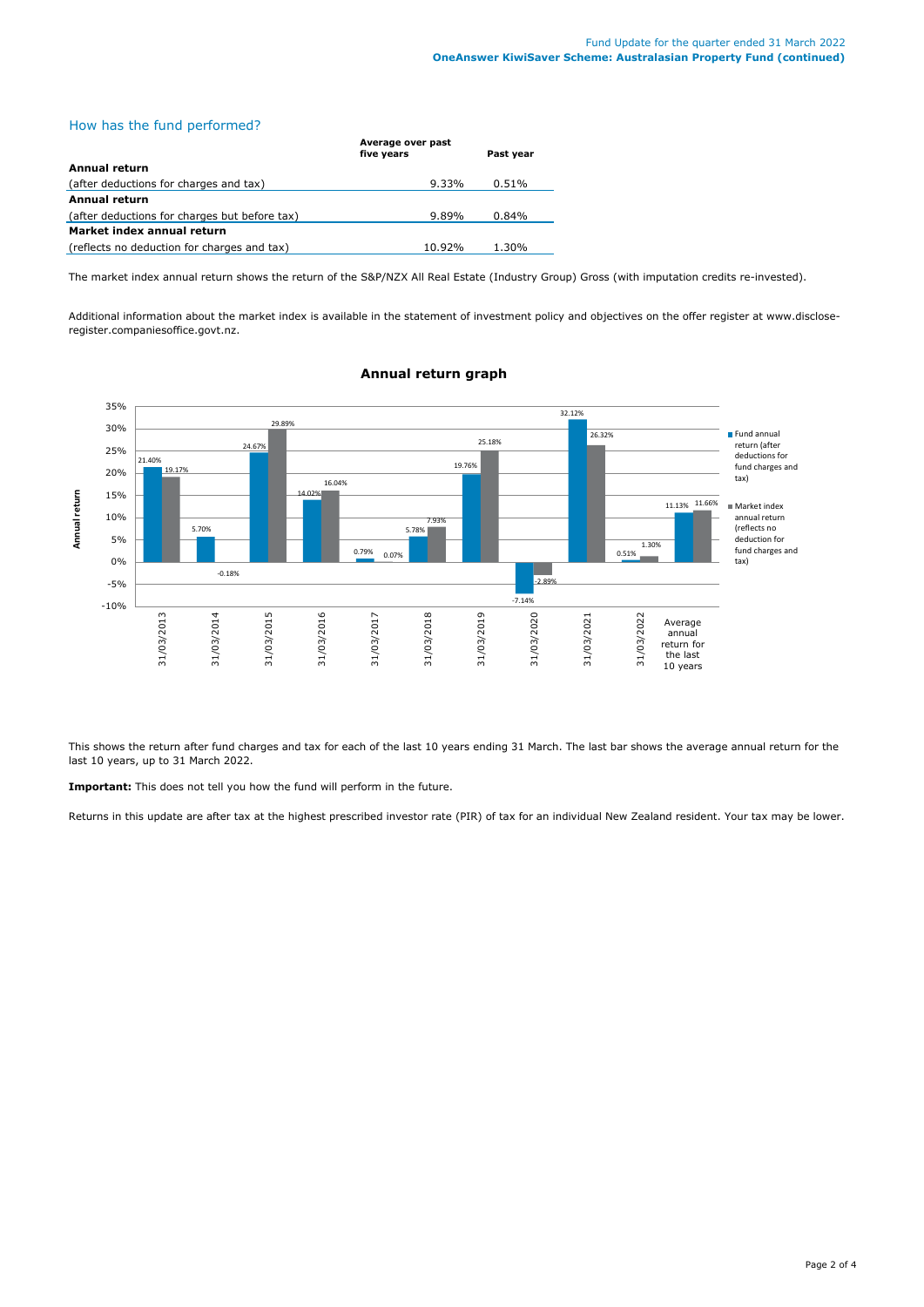# What fees are investors charged?

Investors in the Australasian Property Fund are charged fund charges. In the year to 31 March 2021 these were:

|                                             | % of net asset value       |
|---------------------------------------------|----------------------------|
| Total fund charges <sup>1</sup>             | 1.05%                      |
| Which are made up of:                       |                            |
| Total management and administration charges | 1.05%                      |
| Including:                                  |                            |
| Manager's basic fee                         | 1.00%                      |
| Other management and administration charges | 0.05%                      |
| Total performance based fees                | $0.00\%$                   |
|                                             |                            |
|                                             | Dollar amount per investor |
|                                             |                            |

| <b>Other charges</b>        |  |
|-----------------------------|--|
| Membership fee <sup>2</sup> |  |

Investors are not currently charged individual action fees for specific actions or decisions (for example, for withdrawing from or switching funds). See the PDS for more information about Scheme fees.

Small differences in fees and charges can have a big impact on your investment over the long term.

#### Example of how this applies to an investor

Sarah had \$10,000 in the fund at the start of the year and did not make any further contributions. At the end of the year, Sarah received a return after fund charges were deducted of \$51 (that is 0.51% of her initial \$10,000). Sarah also paid \$9.00 in other charges. This gives Sarah a total return after tax of \$42.00 for the year.

## What does the fund invest in?

## **Actual investment mix<sup>3</sup> Target investment mix<sup>3</sup>**

This shows the types of assets that the fund invests in. This shows the mix of assets that the fund generally intends to invest in.

Cash and cash equivalents 0.01% Listed property 99.99%

Listed property 100.00%